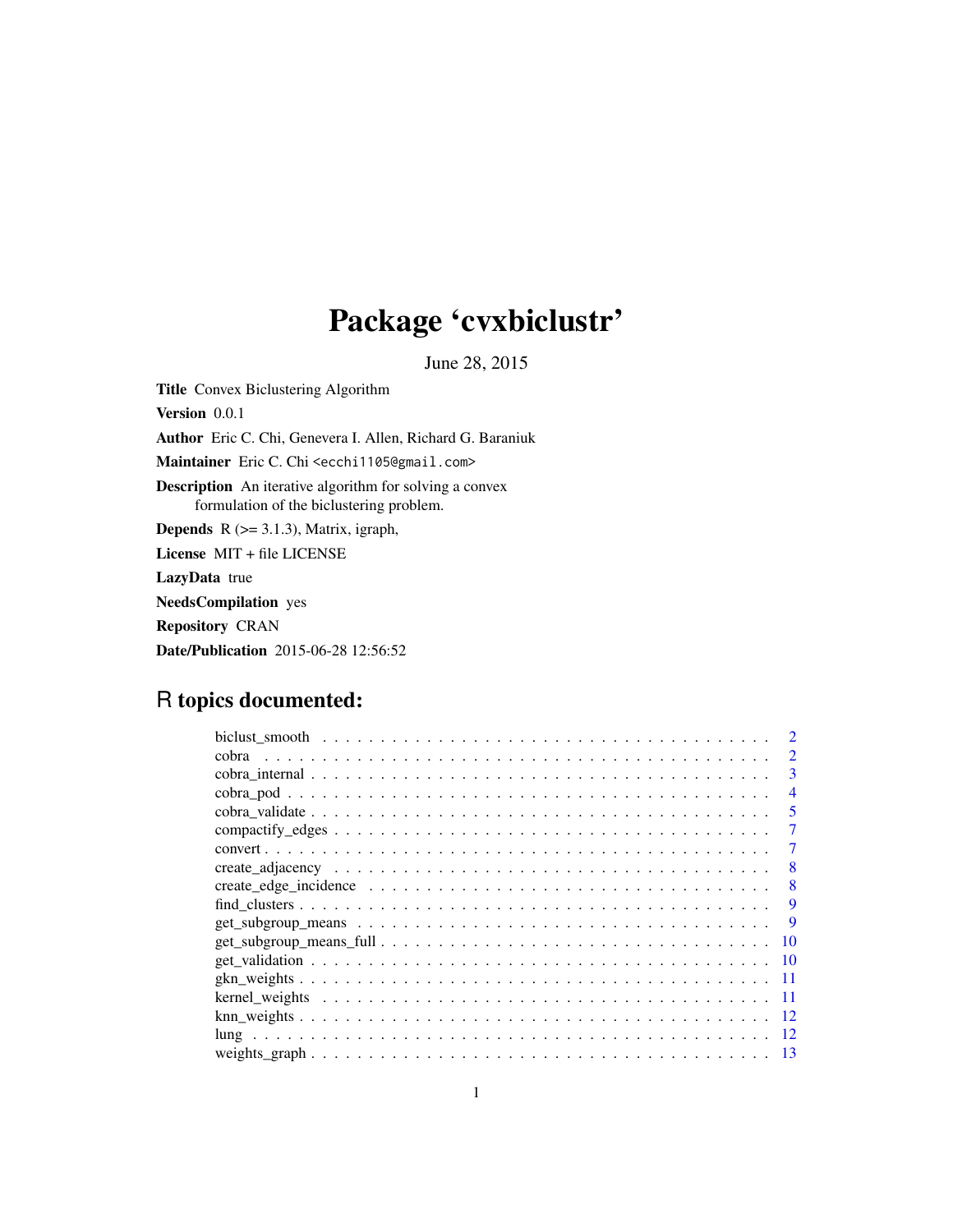# <span id="page-1-0"></span>**Index** 2008 **[14](#page-13-0)**

biclust\_smooth *Bicluster Smooth*

# Description

biclust\_smooth computes the bicluster estimates given row and column partitions

# Usage

```
biclust_smooth(X, clusters_row, clusters_col)
```
# Arguments

| X            | Data matrix           |
|--------------|-----------------------|
| clusters row | Row cluster object    |
| clusters col | Column cluster object |

# See Also

[get\\_subgroup\\_means\\_full](#page-9-1)

cobra *Convex Biclustering Algorithm*

# Description

cobra computes a convex biclustering path via Dykstra-like Proximal Algorithm

# Usage

 $cobra(X, E_{row}, E_{col}, w_{row}, w_{col}, gamma, max_{iter} = 100, tol = 0.001)$ 

| X                      | The data matrix to be clustered. The rows are the features, and the columns are<br>the samples. |
|------------------------|-------------------------------------------------------------------------------------------------|
| E_row                  | Edge-incidence matrix for row graph                                                             |
| $E_{col}$              | Edge-incidence matrix for column graph                                                          |
| w_row                  | Vector of weights for row graph                                                                 |
| w_col                  | Vector of weights for column graph                                                              |
| gamma                  | A sequence of regularization parameters for row and column shrinkage                            |
| $max$ <sub>-iter</sub> | Maximum number of iterations                                                                    |
| tol                    | Stopping criterion                                                                              |
|                        |                                                                                                 |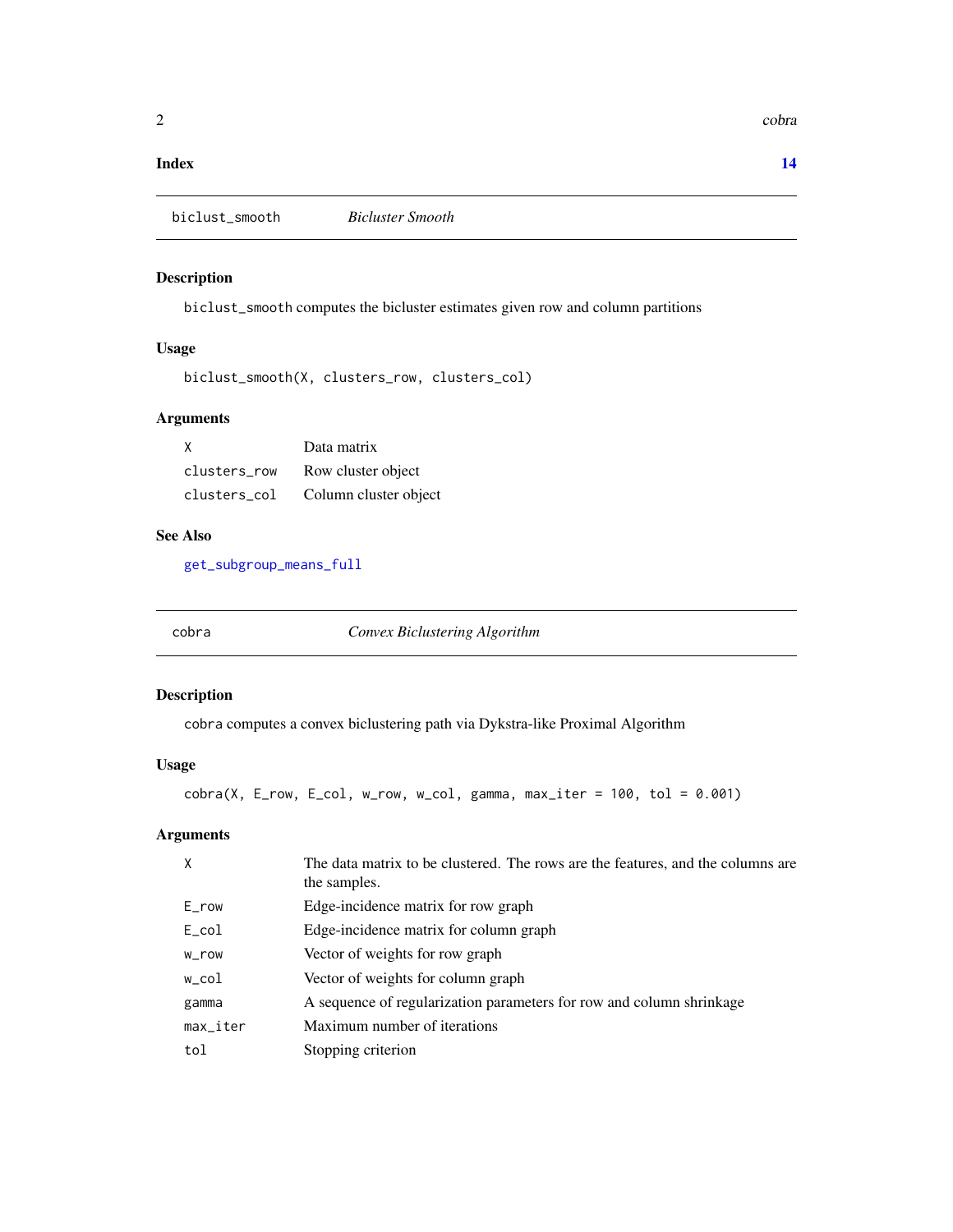# <span id="page-2-0"></span>cobra\_internal 3

# Examples

```
## Create bicluster path
## Example: Lung
X < -lung
X \leftarrow X - mean(X)X \leftarrow X/norm(X, 'f')## Create annotation for heatmap
types <- colnames(lung)
ty <- as.numeric(factor(types))
cols <- rainbow(4)
YlGnBu5 <- c('#ffffd9','#c7e9b4','#41b6c4','#225ea8','#081d58')
hmcols <- colorRampPalette(YlGnBu5)(256)
## Construct weights and edge-incidence matrices
phi <- 0.5; k <- 5
wts <- gkn_weights(X,phi=phi,k_row=k,k_col=k)
w_row <- wts$w_row
w_col <- wts$w_col
E_row <- wts$E_row
E_col <- wts$E_col
## Connected Components of Row and Column Graphs
wts$nRowComp
wts$nColComp
#### Initialize path parameters and structures
nGamma <- 5
gammaSeq <- 10**seq(0,3,length.out=nGamma)
## Generate solution path
sol <- cobra_validate(X,E_row,E_col,w_row,w_col,gammaSeq)
ix \leq -4heatmap(sol$U[[ix]],col=hmcols,labRow=NA,labCol=NA,ColSideCol=cols[ty])
```

```
cobra_internal Convex Biclustering via Dykstra-like Proximal Algorithm
```
# Description

cobra\_internal is an R wrapper around C code.

# Usage

```
cobra_internal(X, Lambda_row, Lambda_col, E_row, E_col, w_row, w_col, gamma,
 max\_iter = 100, tol = 0.001
```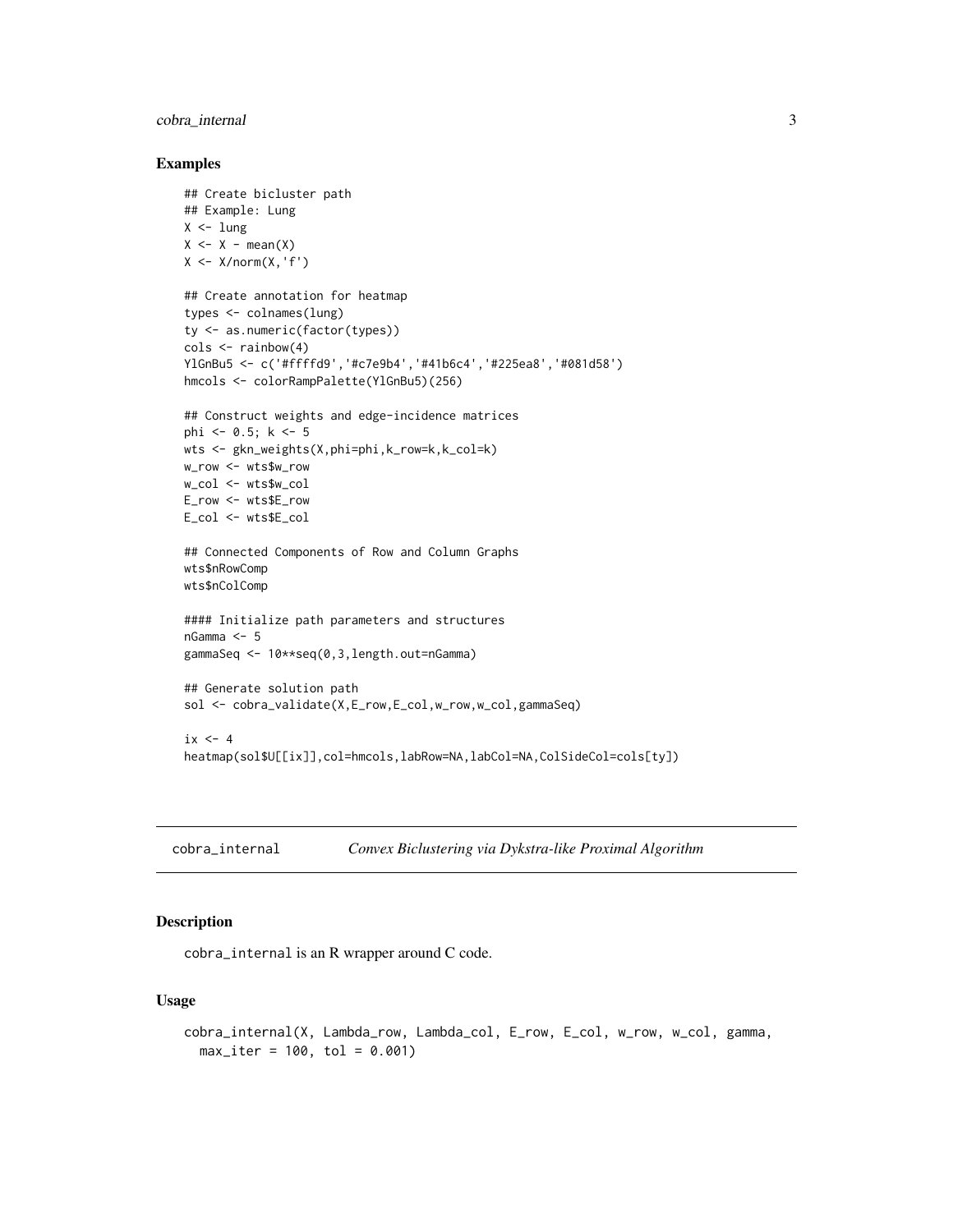# <span id="page-3-0"></span>Arguments

| χ          | Data matrix                                  |
|------------|----------------------------------------------|
| Lambda row | Initial guess of row Langrage multipliers    |
| Lambda_col | Initial guess of column Langrage multipliers |
| E row      | Edge-incidence matrix for row graph          |
| E col      | Edge-incidence matrix for column graph       |
| w_row      | Vector of weights for row graph              |
| w col      | Vector of weights for column graph           |
| gamma      | Regularization parameter for shrinkage       |
| max_iter   | Maximum number of AMA iterations             |
| tol        | stopping tolerance                           |

cobra\_pod *MM algorithm for Convex Biclustering with Missing Data*

# Description

cobra\_pod performs convex biclustering on incomplete data matrices using an MM algorithm.

# Usage

cobra\_pod(X, Lambda\_row, Lambda\_col, E\_row, E\_col, w\_row, w\_col, Theta,  $max\_iter = 100$ , tol = 0.001,  $max\_iter\_inner = 1000$ , tol\_inner = 1e-04)

| X                      | The data matrix to be clustered. The rows are the features, and the columns are<br>the samples. |
|------------------------|-------------------------------------------------------------------------------------------------|
| Lambda_row             | Initial guess of row Langrage multipliers                                                       |
| Lambda_col             | Initial guess of column Langrage multipliers                                                    |
| $E_{r}$ ow             | Edge-incidence matrix for row graph                                                             |
| $E_{col}$              | Edge-incidence matrix for column graph                                                          |
| w_row                  | Vector of weights for row graph                                                                 |
| w_col                  | Vector of weights for column graph                                                              |
| Theta                  | A vector of missing indices - row major order                                                   |
| $max$ <sub>Liter</sub> | Maximum number of iterations                                                                    |
| tol                    | Stopping criterion                                                                              |
|                        | max iter inner Maximum number of inner cobra iterations                                         |
| tol_inner              | Stopping criterion for inner cobra loop                                                         |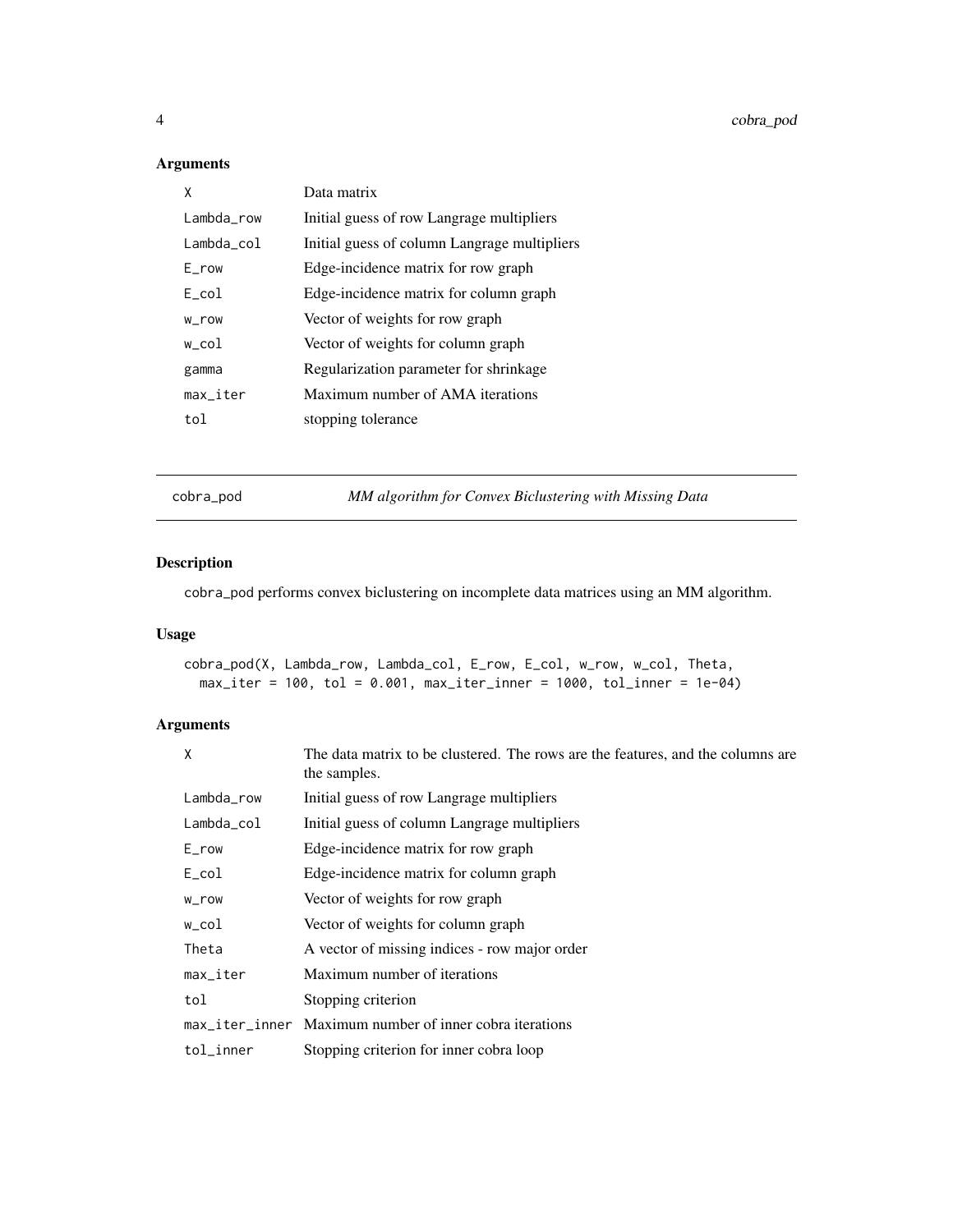# <span id="page-4-0"></span>cobra\_validate 5

# Examples

```
## Create bicluster path
## Example: Lung
X < -lung
X \leftarrow X - mean(X)X \le -X/norm(X, 'f')## Create annotation for heatmap
types <- colnames(lung)
ty <- as.numeric(factor(types))
cols <- rainbow(4)
YlGnBu5 <- c('#ffffd9','#c7e9b4','#41b6c4','#225ea8','#081d58')
hmcols <- colorRampPalette(YlGnBu5)(256)
## Construct weights and edge-incidence matrices
phi <- 0.5; k <- 5
wts <- gkn_weights(X,phi=phi,k_row=k,k_col=k)
w_row <- wts$w_row
w_col <- wts$w_col
E_row <- wts$E_row
E_col <- wts$E_col
## Connected Components of Row and Column Graphs
wts$nRowComp
wts$nColComp
## Generate random initial dual variables
set.seed(12345)
n \leq -ncol(X); p \leq -nrow(X)m_row <- nrow(E_row); m_col <- nrow(E_col)
Lambda_row <- matrix(rnorm(n*m_row),n,m_row)
Lambda_col <- matrix(rnorm(p*m_col),p,m_col)
#### Initialize path parameters and structures
gam <- 200
## Create random mask
nMissing <- floor(0.1*n*p)
Theta <- sample(1:(n*p), nMissing, replace=FALSE)
sol <- cobra_pod(X,Lambda_row,Lambda_col,E_row,E_col,gam*w_row,gam*w_col,Theta)
heatmap(sol$U,col=hmcols,labRow=NA,labCol=NA,ColSideCol=cols[ty])
```
cobra\_validate *Perform validation to select regularization parameter*

#### Description

cobra\_validate performs an MM algorithm wrapper to do parameter selection.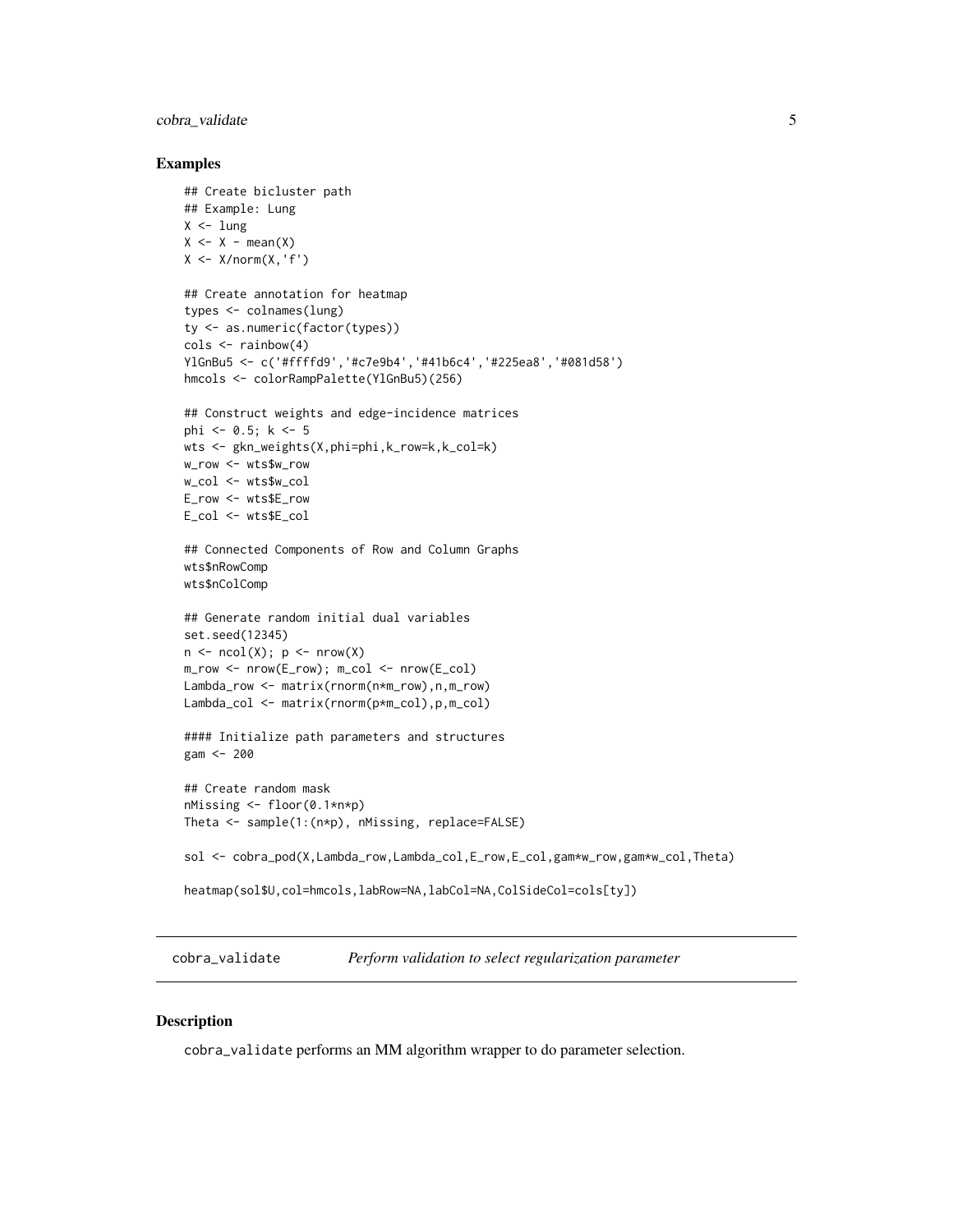# Usage

```
cobra_validate(X, E_row, E_col, w_row, w_col, gamma, Lambda_row = matrix(0, n,
  nrow(E_{row}), Lambda_col = matrix(0, p, nrow(E_col)), fraction = 0.1,
  max\_iter = 100, tol = 0.001, max\_iter\_inner = 1000, tol_inner = 1e-04)
```
# Arguments

| X              | Data matrix                                  |
|----------------|----------------------------------------------|
| $E_{row}$      | Edge-incidence matrix for row graph          |
| E col          | Edge-incidence matrix for column graph       |
| w_row          | Vector of weights for row graph              |
| w_col          | Vector of weights for column graph           |
| gamma          | Regularization parameter for shrinkage       |
| Lambda_row     | Initial guess of row Langrage multipliers    |
| Lambda_col     | Initial guess of column Langrage multipliers |
| fraction       | Fraction of entries for hold out             |
| max_iter       | Maximum number of iterations                 |
| tol            | Stopping criterion                           |
| max_iter_inner | Maximum number of inner cobra iterations     |
| tol_inner      | Stopping criterion for inner cobra loop      |

# Examples

wts\$nColComp

```
## Create bicluster path
## Example: Lung
X < -lung
X \leftarrow X - \text{mean}(X)X \le -X/norm(X, 'f')## Create annotation for heatmap
types <- colnames(lung)
ty <- as.numeric(factor(types))
\text{cols} \leq \text{rainbow}(4)YlGnBu5 <- c('#ffffd9','#c7e9b4','#41b6c4','#225ea8','#081d58')
hmcols <- colorRampPalette(YlGnBu5)(256)
## Construct weights and edge-incidence matrices
phi <- 0.5; k <- 5
wts <- gkn_weights(X,phi=phi,k_row=k,k_col=k)
w_row <- wts$w_row
w_col <- wts$w_col
E_row <- wts$E_row
E_col <- wts$E_col
## Connected Components of Row and Column Graphs
wts$nRowComp
```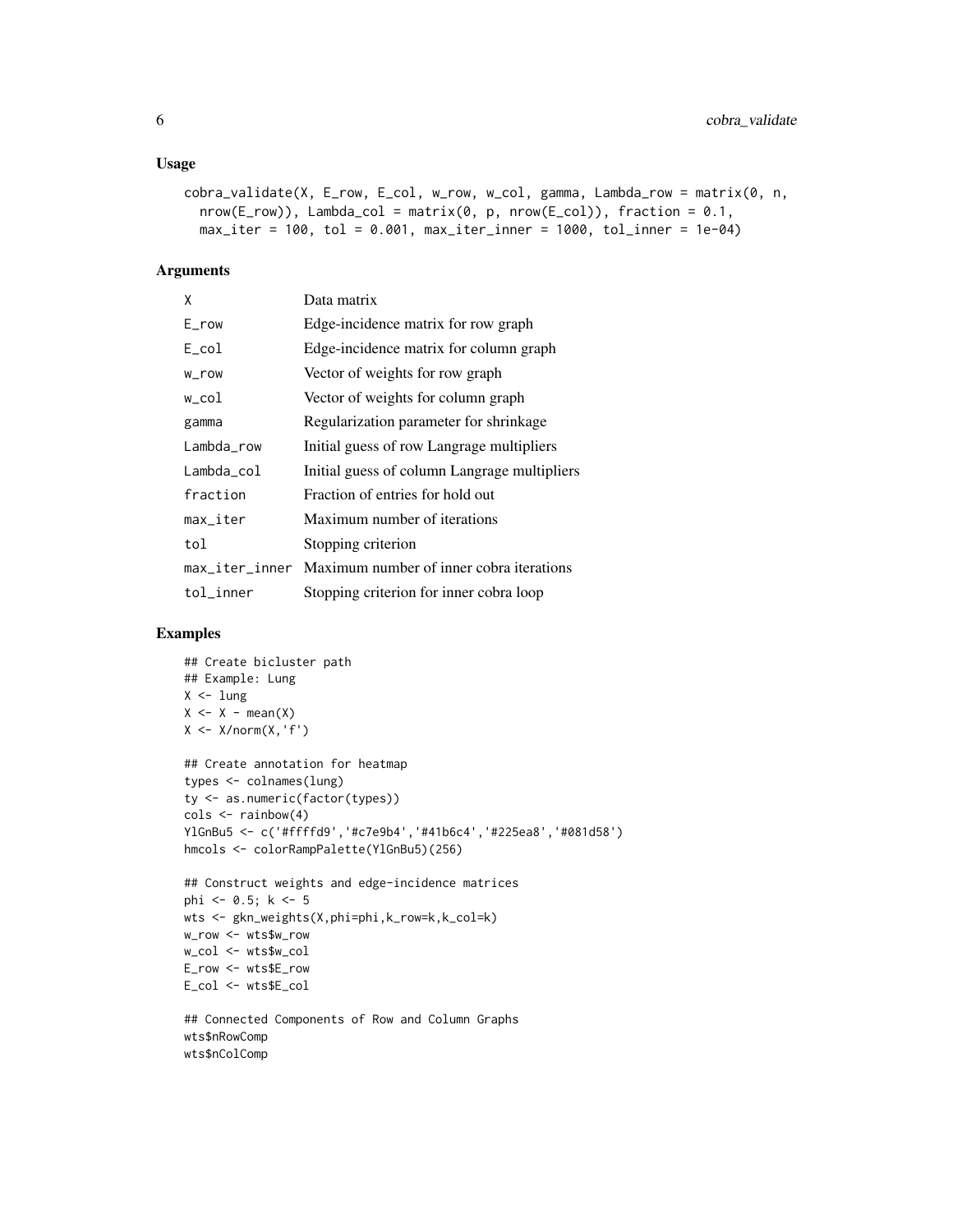```
#### Initialize path parameters and structures
nGamma <- 7
gammaSeq <- 10**seq(0,1,length.out=nGamma)
## Generate solution path
sol <- cobra_validate(X,E_row,E_col,w_row,w_col,gammaSeq,fraction=0.01)
## Plot validation error
verr <- sol$validation_error
plot(verr)
## Heatmap of data smoothed at the model selected to minimize validation error
ix <- which.min(verr)
groups_row <- sol$groups_row[[ix]]
groups_col <- sol$groups_col[[ix]]
M <- biclust_smooth(X,groups_row,groups_col)
heatmap(M,col=hmcols,labRow=NA,labCol=NA,ColSideCol=cols[ty])
```
compactify\_edges *Construct indices matrices*

# Description

compactify\_edges constructs M1, M2, and ix index matrices.

#### Usage

```
compactify_edges(w, n)
```
# Arguments

| W   | weights vector              |
|-----|-----------------------------|
| - n | number of points to cluster |

convert *Convert weights, as COO matrix, to CSC matrix and weights vector*

# Description

convert Takes a weights triple (COO matrix) and converts it to a sparse edge-incidence matrix (CSC matrix) and weights vector.

### Usage

convert(W)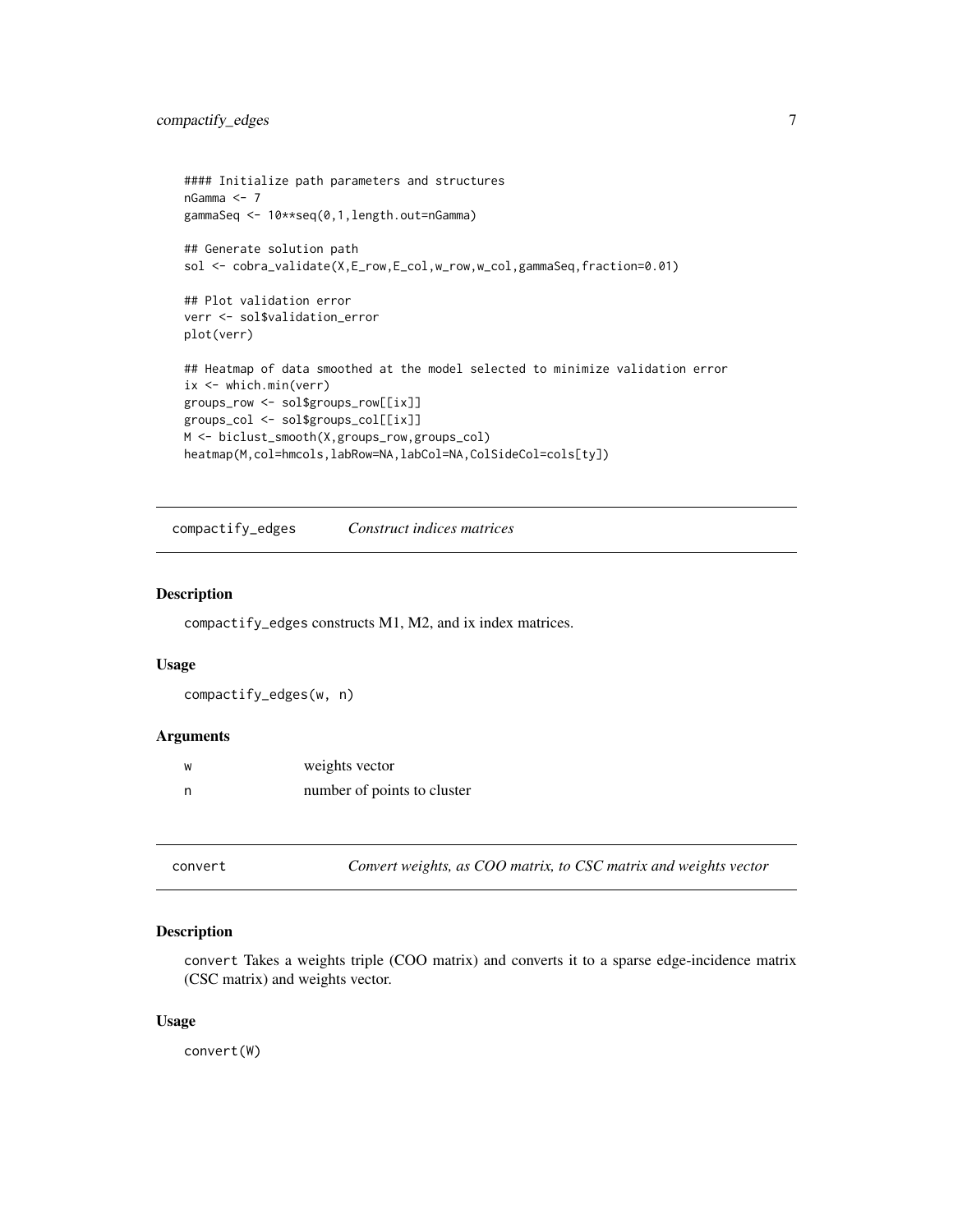# Arguments

W COO matrix of weights:  $(i,j,w[i])$ 

# Examples

 $W \leftarrow matrix(0,3,3)$  $W[1,] \leftarrow c(1,2,1)$  $W[2, ] \leftarrow c(1,3,2)$  $W[3, ] \leftarrow c(2,3,3)$ sol <- convert(W)

create\_adjacency *Create adjacency matrix from V*

# Description

create\_adjacency creates an n-by-n sparse adjacency matrix from the matrix of centroid differences.

# Usage

```
create_adjacency(V, Phi)
```
# Arguments

| <sup>V</sup> | Matrix of centroid differences |
|--------------|--------------------------------|
| Phi          | Edge-incidence matrix          |

create\_edge\_incidence *Edge-Incidence Matrix of Weights Graph*

# Description

Construct the edge-incidence matrix of the weights graph.

# Usage

create\_edge\_incidence(w, n)

| ้พ | Weights vector                   |
|----|----------------------------------|
| n  | Number of points being clustered |

<span id="page-7-0"></span>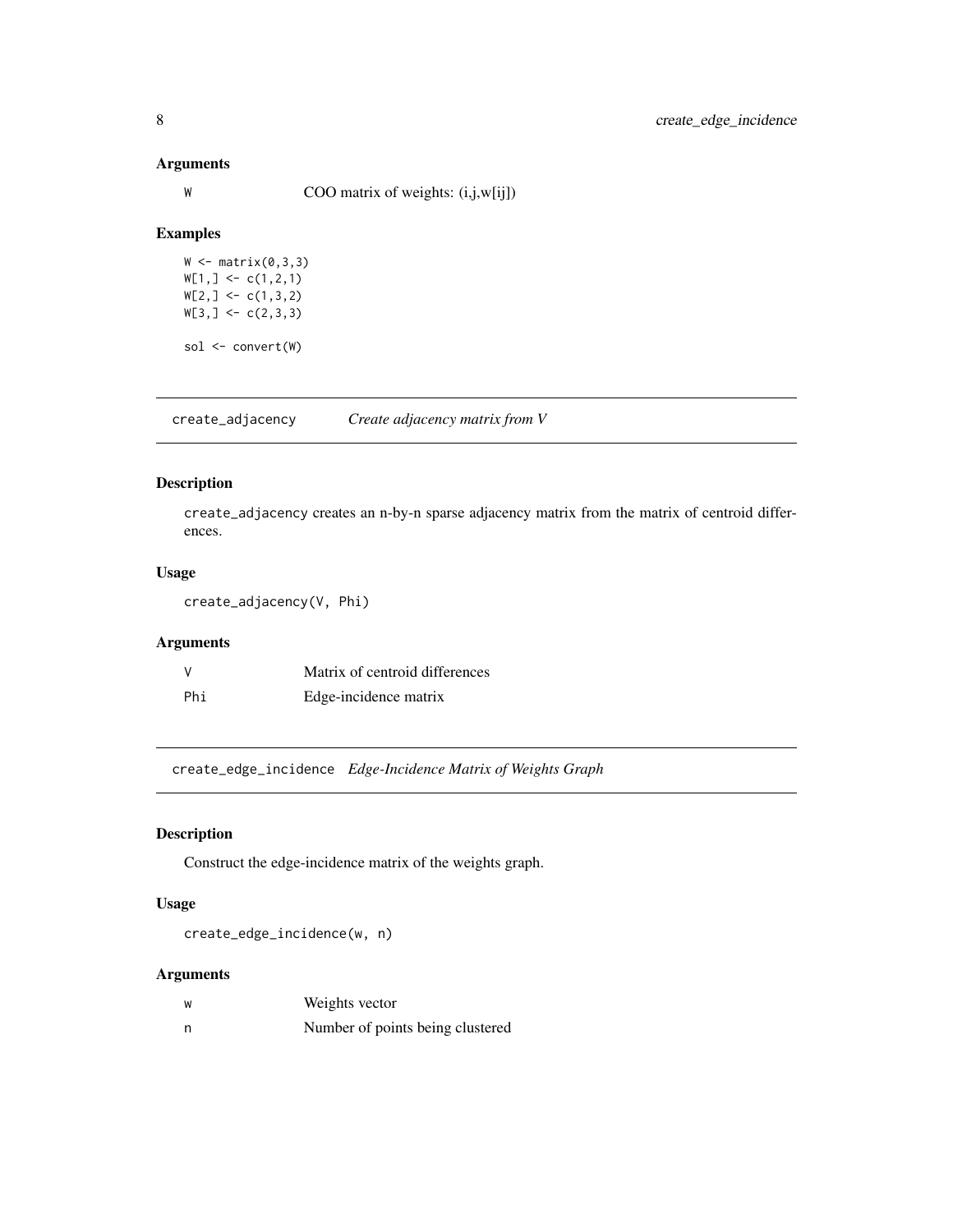<span id="page-8-0"></span>find\_clusters *Find clusters*

# Description

find\_clusters uses breadth-first search to identify the connected components of the corresponding adjacency graph of the centroid differences vectors.

# Usage

```
find_clusters(A)
```
# Arguments

A adjacency matrix

<span id="page-8-1"></span>get\_subgroup\_means *Get Subgroup Means*

# Description

get\_subgroup\_means computes the subgroup means on the training set for validation.

# Usage

get\_subgroup\_means(X, Theta, clusters\_row, clusters\_col)

# Arguments

| X            | Data matrix                   |
|--------------|-------------------------------|
| Theta        | validation index set - vector |
| clusters row | Row cluster object            |
| clusters_col | Column cluster object         |

# See Also

[get\\_subgroup\\_means\\_full](#page-9-1)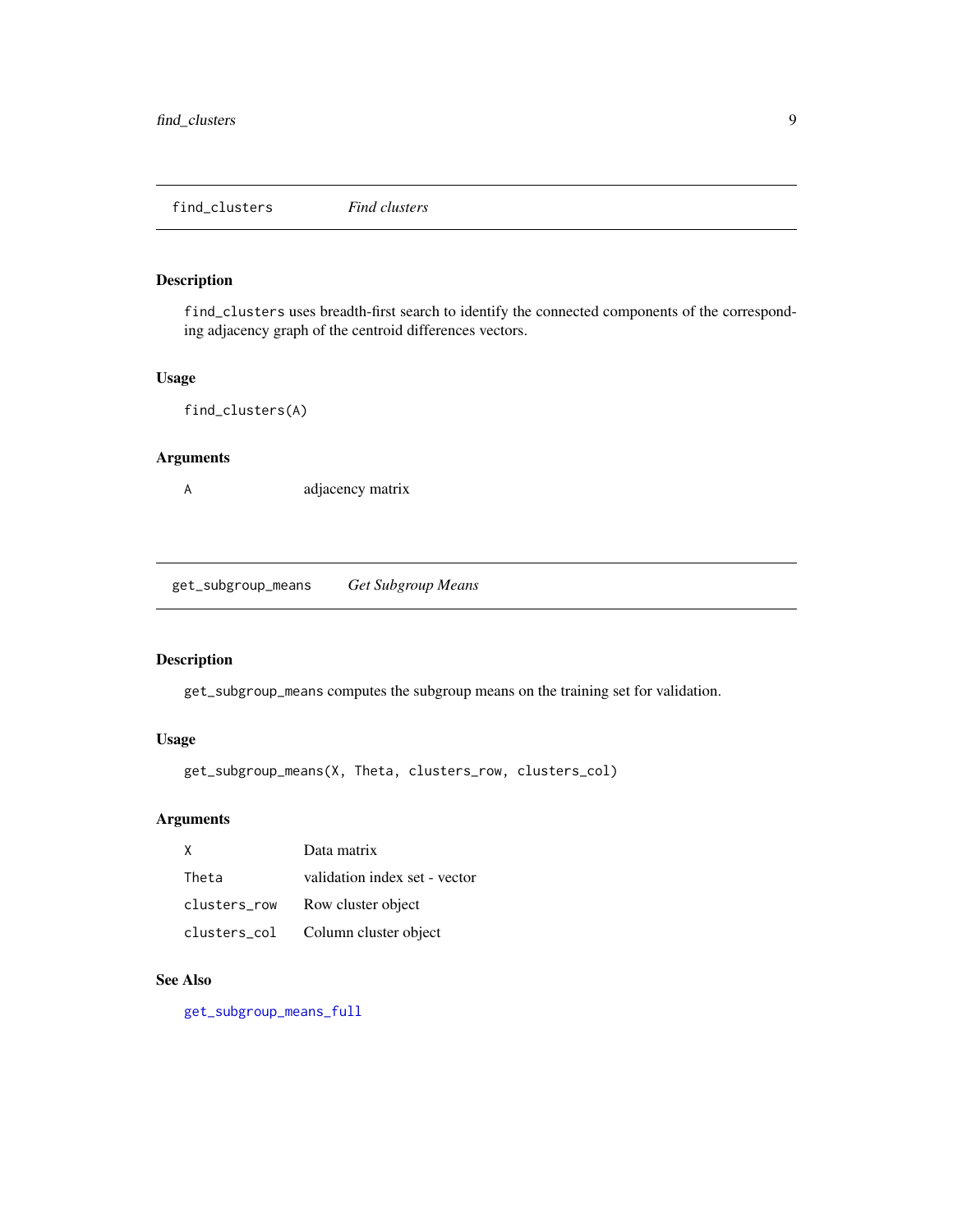```
get_subgroup_means_full
```
*Get Subgroup Means*

# Description

get\_subgroup\_means\_full computes the subgroup means.

# Usage

get\_subgroup\_means\_full(X, clusters\_row, clusters\_col)

# Arguments

| X            | Data matrix           |
|--------------|-----------------------|
| clusters row | Row cluster object    |
| clusters col | Column cluster object |

# See Also

[get\\_subgroup\\_means](#page-8-1)

get\_validation *Select Validation Set for a Matrix*

# Description

get\_validation selects a random sample of matrix indices for regularization parameter selection.

# Usage

```
get\_validation(p, n, fraction = 0.1, seed = 12345)
```

|          | Number of rows                   |
|----------|----------------------------------|
| n        | Number of columns                |
| fraction | Fraction of entries for hold out |
| seed     | Seed for random number generator |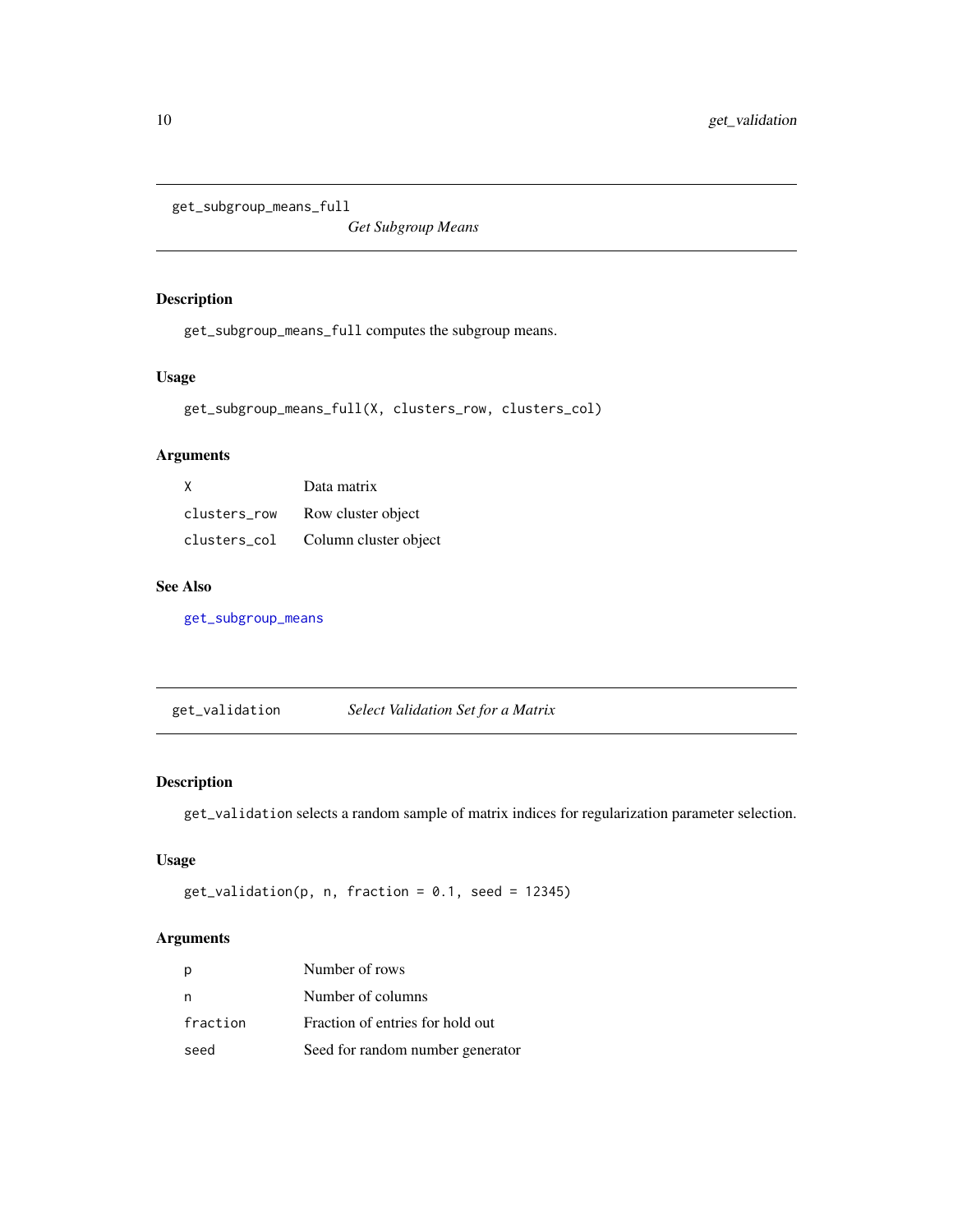# <span id="page-10-0"></span>gkn\_weights 11

# Examples

```
n < -5p \le -4fraction <- 0.1
Theta <- get_validation(p,n,fraction)
M <- matrix(rnorm(n*p),p,n)
YT < t(M)YT[Theta$ThetaV] <- NA
Y \leftarrow t(YT)Theta
```
gkn\_weights *Gaussian Kernel + k-Nearest Neighbor Weights*

# Description

gkn\_weights combines Gaussian kernel weights with k-nearest neighbor weights

# Usage

 $gkn\_weights(X, phi = 0.5, k_{row} = 5, k_{col} = 5)$ 

# Arguments

| X     | The data matrix to be clustered. The rows are the features, and the columns are<br>the samples. |
|-------|-------------------------------------------------------------------------------------------------|
| phi   | The nonnegative parameter that controls the scale of kernel weights                             |
| k_row | The number of row nearest neighbors                                                             |
| k col | The number of column nearest neighbors                                                          |

kernel\_weights *Compute Gaussian Kernel Weights*

# Description

kernel\_weights computes Gaussian kernel weights given a data matrix X and a scale parameter phi. Namely, the lth weight w[l] is given by

$$
w[l] = exp(-phi||X[, i] - X[, j||[2)
$$

, where the lth pair of nodes is (i,j).

#### Usage

kernel\_weights(X, phi = 1)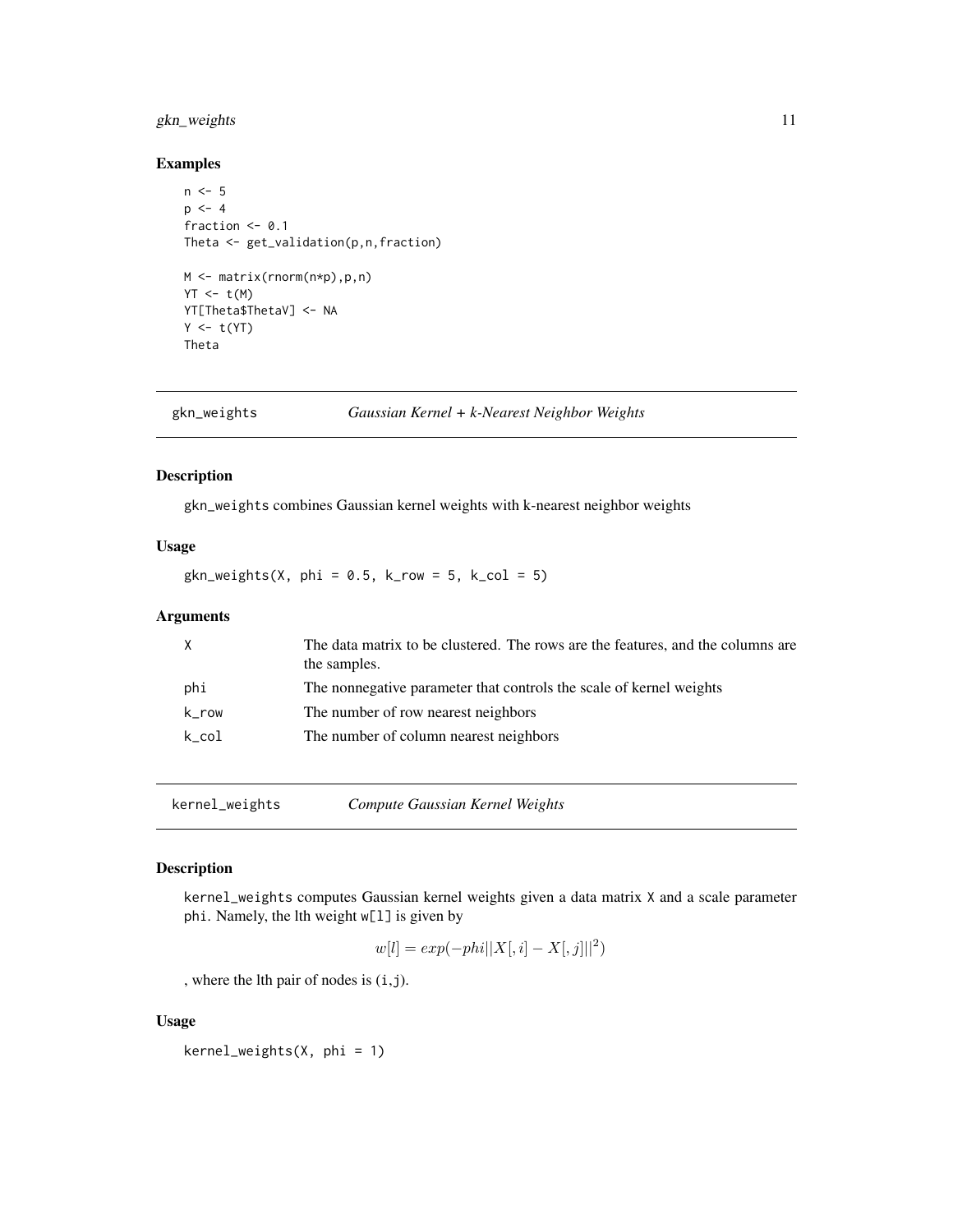# <span id="page-11-0"></span>Arguments

| X   | The data matrix to be clustered. The rows are the features, and the columns are<br>the samples. |
|-----|-------------------------------------------------------------------------------------------------|
| phi | The nonnegative parameter that controls the scale of kernel weights                             |

# Value

A vector w of weights for convex clustering.

| knn_weights | "Thin" a weight vector to be positive only for its $k$ -nearest neighbors |
|-------------|---------------------------------------------------------------------------|
|-------------|---------------------------------------------------------------------------|

# Description

knn\_weights takes a weight vector w and sets the ith component w[i] to zero if either of the two corresponding nodes is not among the other's k nearest neighbors.

# Usage

knn\_weights(w, k, n)

# Arguments

| W  | A vector of nonnegative weights. The ith entry $w[i]$ denotes the weight used<br>between the ith pair of centroids. The weights are in dictionary order. |
|----|----------------------------------------------------------------------------------------------------------------------------------------------------------|
| k  | The number of nearest neighbors                                                                                                                          |
| n. | The number of data points.                                                                                                                               |

# Value

A vector w of weights for convex clustering.

| lung | Lung cancer data |  |
|------|------------------|--|
|------|------------------|--|

# Description

Lung cancer gene expression data set

# Usage

data(lung)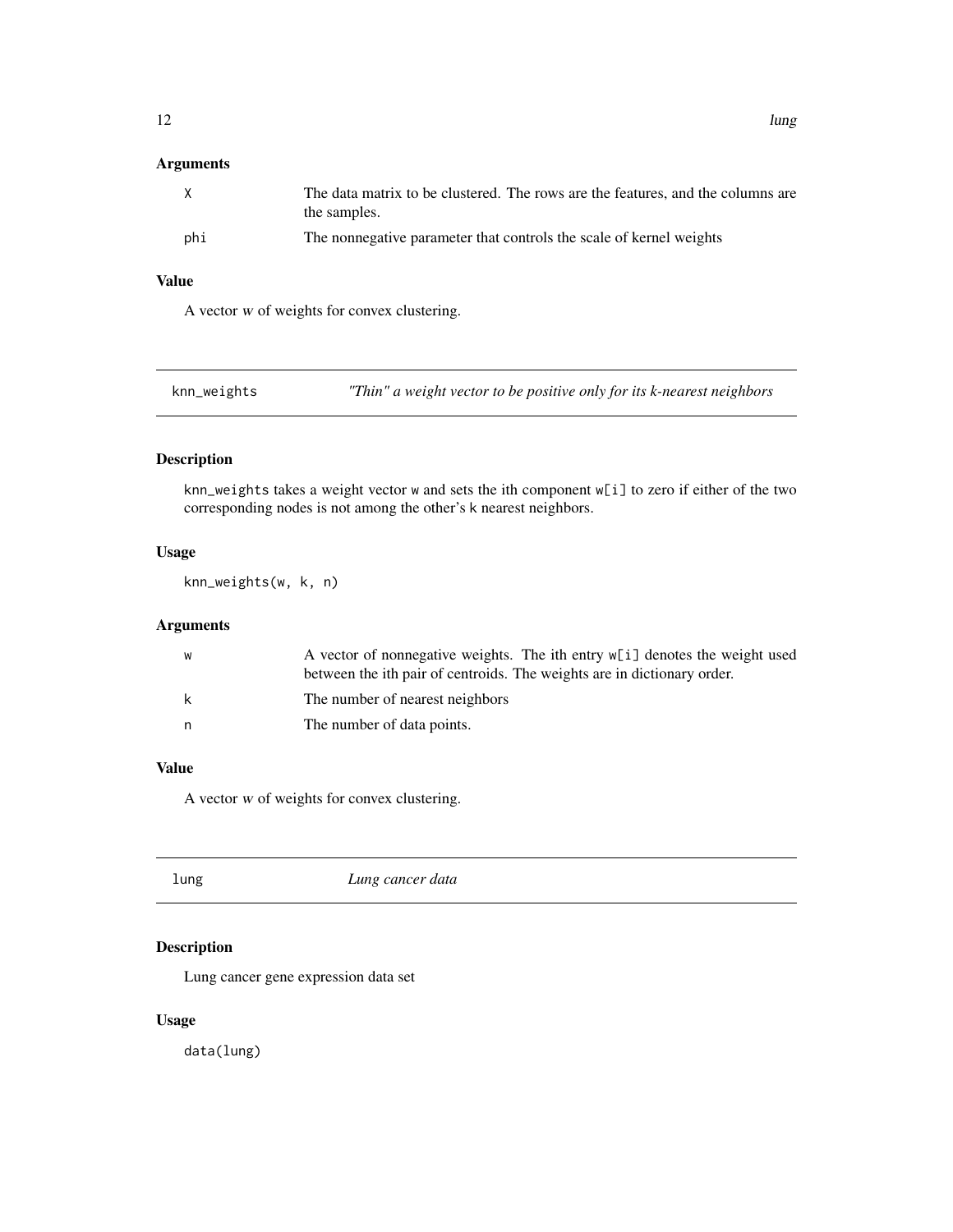# <span id="page-12-0"></span>weights\_graph 13

# Format

This data set contain 56 samples and gene expression values of 200 out of 12 625 genes measured using the Affymetrix 95av2 GeneChip. The subset of genes had the 200 highest sample variances among the originally measured genes. The samples comprise 20 pulmonary carcinoid samples (Carcinoid), 13 colon cancer metastasis samples (Colon), 17 normal lung samples (Normal) and 6 small cell lung carcinoma samples (SmallCell). The rownames are affymetrix gene ids.

# Source

http://www.pnas.org/content/98/24/13790/suppl/DC1

# References

Bhattacharjee, A., Richards, W. G., Staunton, J., Li, C., Monti, S., Vasa, P., Ladd, C., Beheshti, J., Bueno, R., Gillette, M., Loda, M., Weber, G., Mark, E. J., Lander, E. S., Wong, W., Johnson, B. E., Golub, T. R., Sugarbaker, D. J., and Meyerson, M. (2001). Classification of human lung carcinomas by mRNA expression profiling reveals distinct adenocarcinoma subclasses. Proceedings of the National Academy of Sciences of the United States of America.

weights\_graph *Weights Graph Adjacency Matrix*

#### **Description**

Constructs the adjacency matrix of the weights graph. This is useful to determine the connectivity of the weights graph.

#### Usage

weights\_graph(w, n)

| W | Weights vector                   |
|---|----------------------------------|
|   | Number of points being clustered |